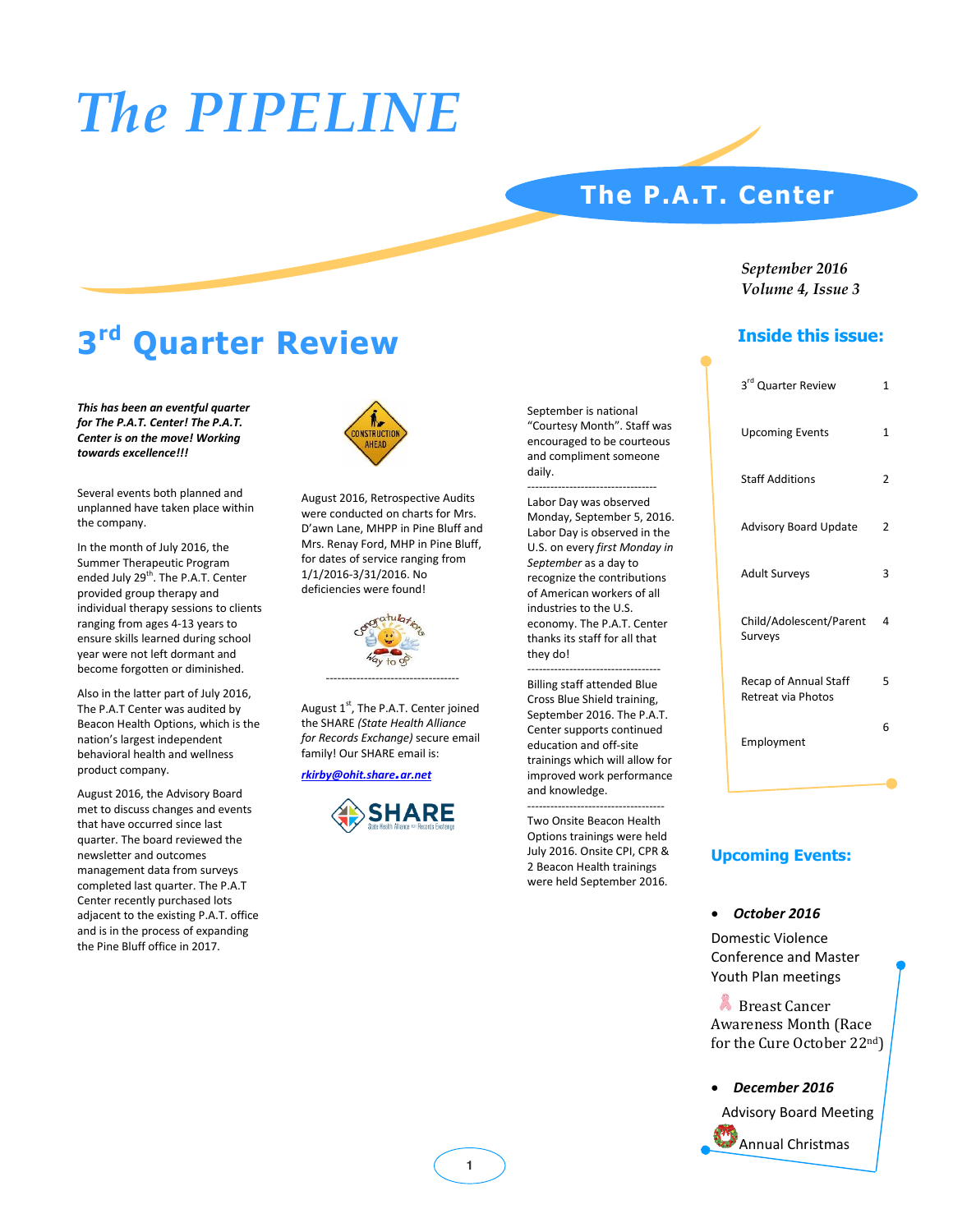



Tanya Alexander, MHP (Date of Hire: 9/6/16)

Sherrita Bailey, MHPP (Date of Hire: 9/7/16) Jimmie Bradley, MHPP (Date of Hire: 9/1/16)

Meia Hellums, Office Support (Date of Hire: 8/22/16)

Anita Martin, MHP (Date of Hire: 9/6/16) Brandi McCoy, MHP (Date of Hire: 8/5/16)

Chasity Swygert, MHPP (Date of Hire: 8/22/16)

Regina Warner, MHPP (Date of Hire: 9/6/16) Gregory Young, MHP (Date of Hire: 8/15/16)



- The P.A.T. Center purchased lots adjacent to PB office. Plans for expansion in 2017 are in the making!
- ❖ Newsletter from 2<sup>nd</sup> Quarter was reviewed.
- The P.A.T. Center will target specific schools in Pine Bluff & Little Rock for marketing services. The agency will also expand marketing efforts in Pine Bluff to include DHS, court and Adult Psych Unit at local hospital. This will be accomplished as a list of marketing functions and target dates will be developed (i.e. Marketing committee, etc.)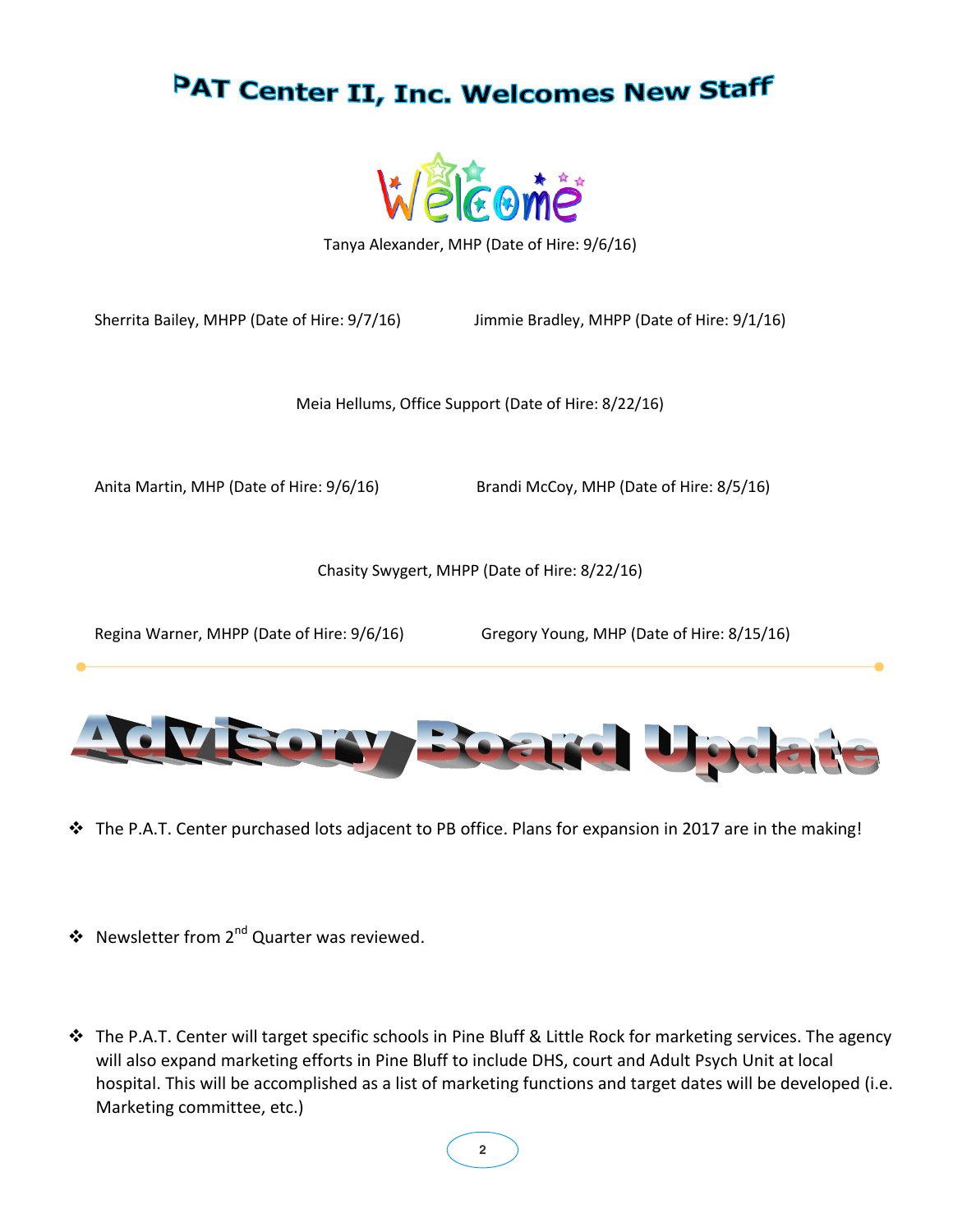### *Adult Satisfaction Survey Results-3rd Quarter (Psychiatrist, MHP & MHPP)*



Of the adult surveys completed, 68% were satisfied or very satisfied with psychiatric services.



Of the adult surveys completed, 52% were satisfied or very satisfied with MHP services.



Of the adult surveys completed, 100% were satisfied or very satisfied with Psychiatrist services.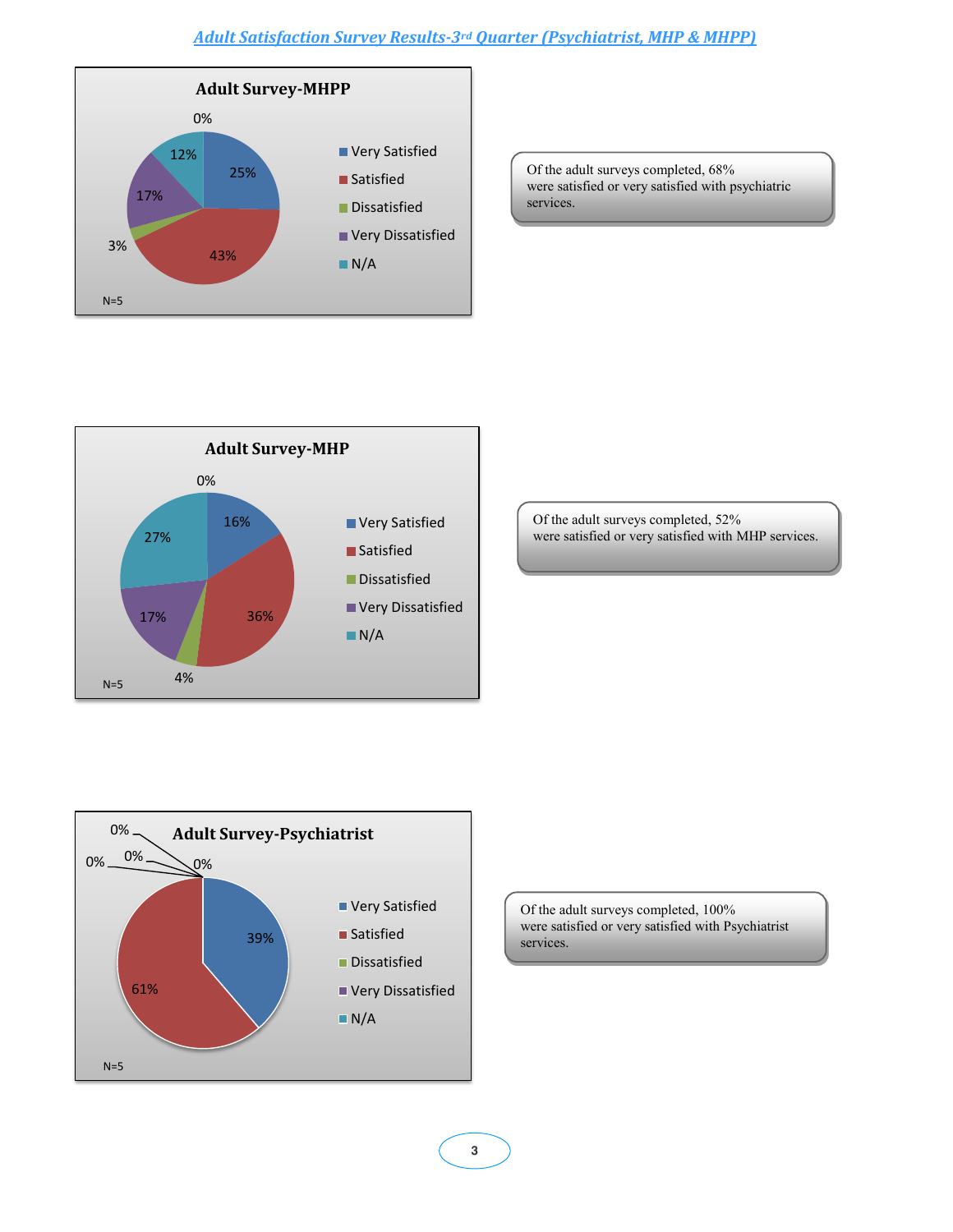

Of the child/adolescent/parent surveys completed, 86% were satisfied or very satisfied with MHPP services.



Of the child/adolescent/parent surveys completed, 87% were satisfied or very satisfied with MHP services.



Of the child/adolescent/parent surveys completed, 94% were satisfied or very satisfied with Psychiatrist services.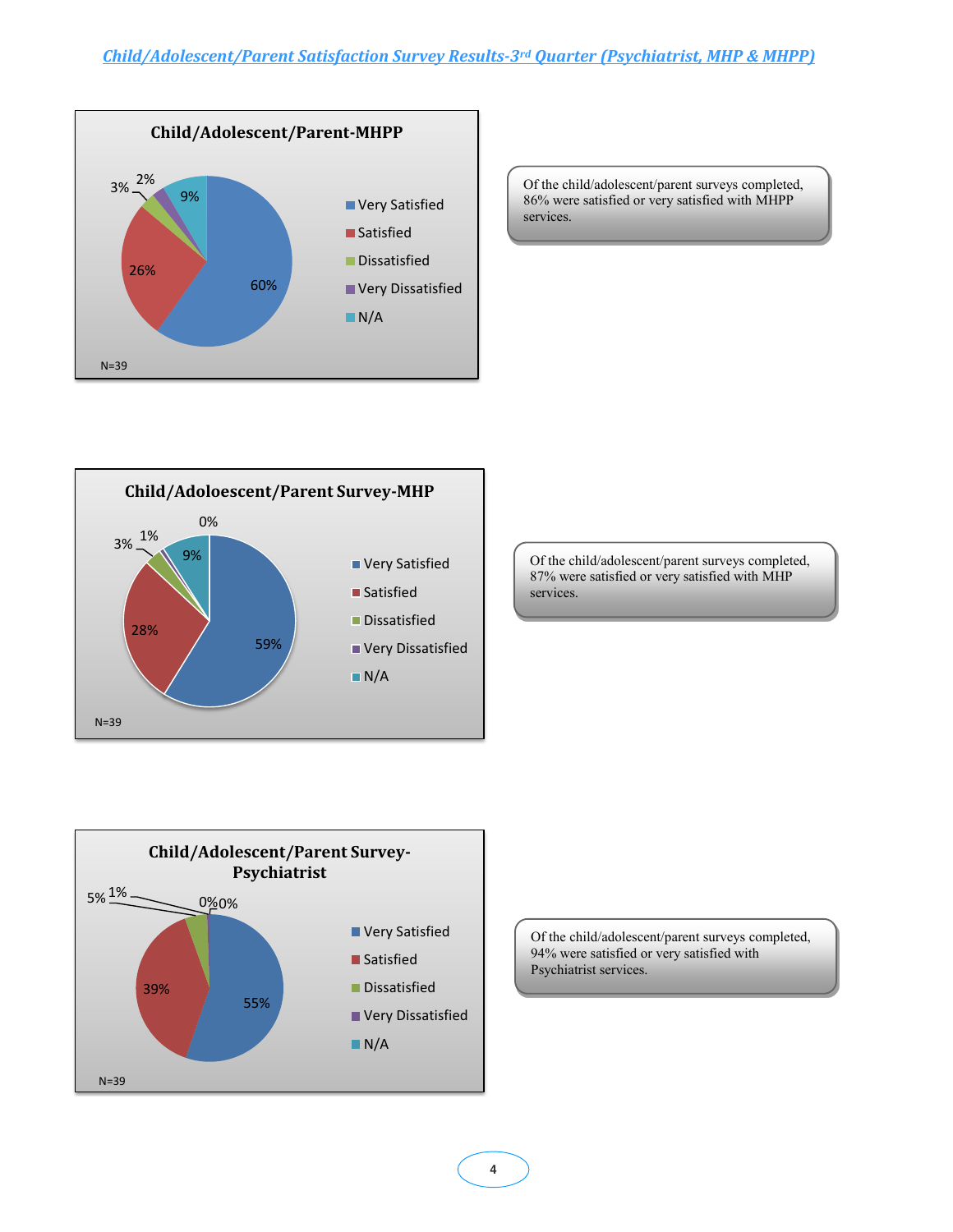

The P.A.T. Staff has a yearly annual retreat. The retreat allows an informal environment for staff to address highlights of the past school year, discuss audit findings and results, reiterate strategic goals, and the end of summer celebration.

Here are a few memories captured during the retreat!!